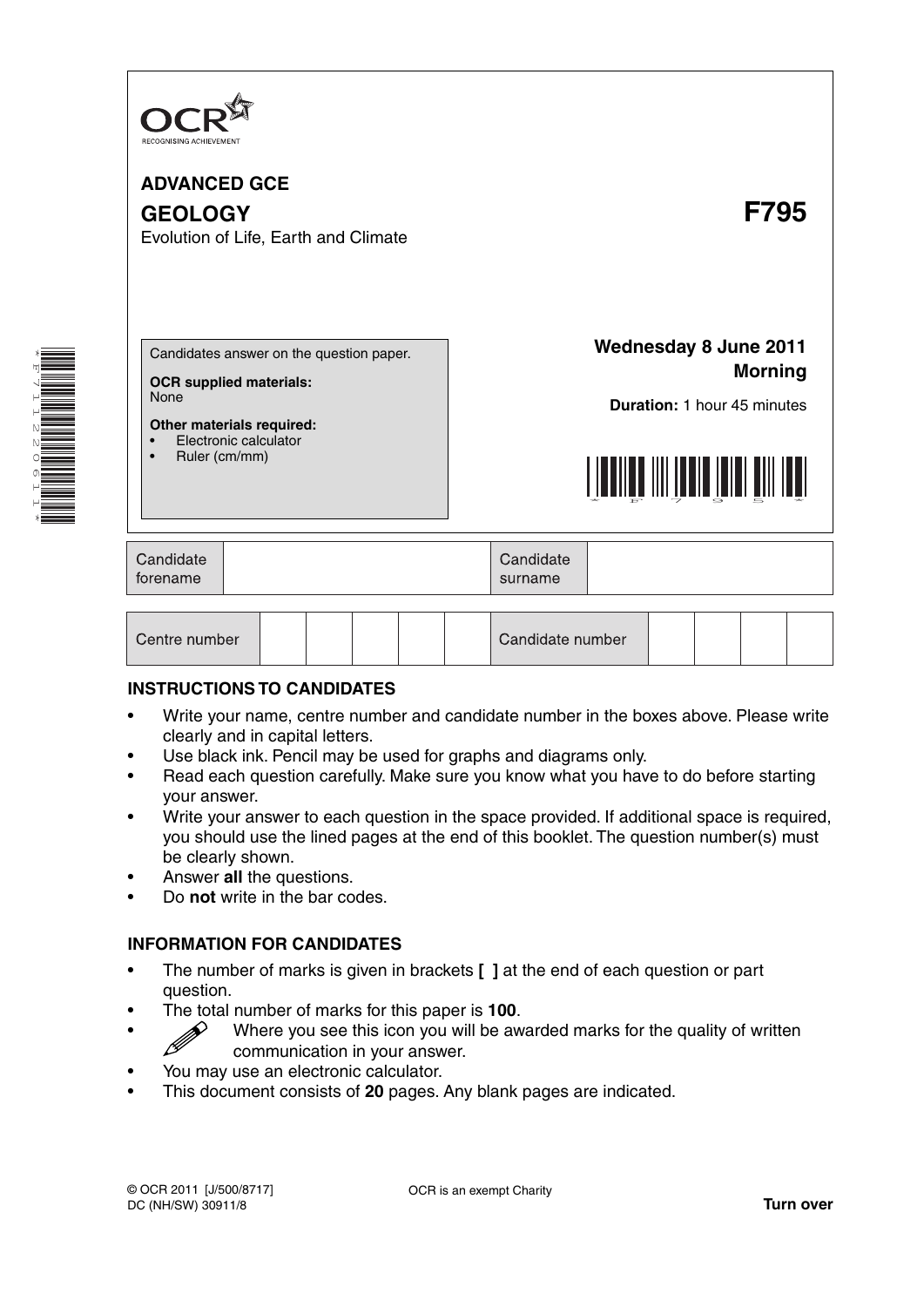**2**

## Answer **all** the questions.

**1** Fossils **A**, **B** and **C** are members of different groups of fossils.



 **(a) (i)** For each of the fossils above, state the group to which it belongs.

| fossil | group |
|--------|-------|
| A      |       |
| в      |       |
| C      |       |

**[3]**

 **(ii)** Identify the morphological features **1** to **3**.

|            | [3]                                                                          |  |
|------------|------------------------------------------------------------------------------|--|
| (iii)      | Describe and explain the mode of life of fossil A when it was alive.         |  |
|            |                                                                              |  |
|            |                                                                              |  |
|            |                                                                              |  |
|            |                                                                              |  |
| (iv)       | Describe the type of coiling shown by fossil <b>B</b> using technical terms. |  |
|            | [1]                                                                          |  |
| © OCR 2011 |                                                                              |  |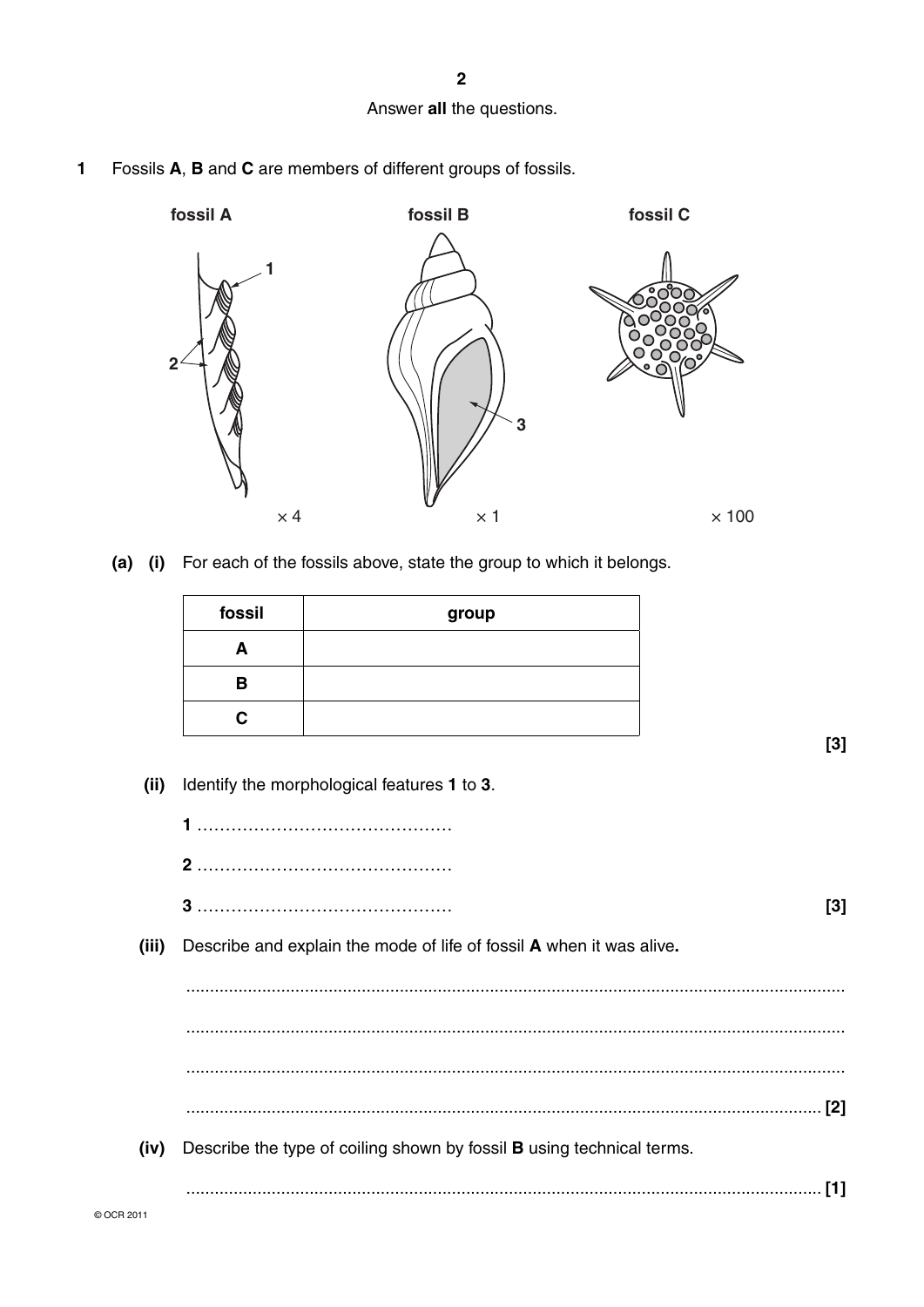|     |       | 3                                                                                                                      |       |
|-----|-------|------------------------------------------------------------------------------------------------------------------------|-------|
|     | (v)   | Describe the mode of life of fossil <b>B</b> .                                                                         |       |
|     |       |                                                                                                                        |       |
|     |       |                                                                                                                        |       |
|     |       |                                                                                                                        |       |
|     |       |                                                                                                                        |       |
|     |       | (b) State the most likely methods of preservation of organisms A and B.                                                |       |
|     |       |                                                                                                                        |       |
|     | В     |                                                                                                                        |       |
| (c) | (i)   | Draw a labelled diagram in the space below to illustrate the morphology of a crinoid.                                  |       |
|     |       |                                                                                                                        |       |
|     |       |                                                                                                                        |       |
|     |       |                                                                                                                        |       |
|     |       |                                                                                                                        |       |
|     |       |                                                                                                                        |       |
|     |       |                                                                                                                        |       |
|     |       |                                                                                                                        |       |
|     |       |                                                                                                                        |       |
|     |       |                                                                                                                        |       |
|     |       |                                                                                                                        | $[3]$ |
|     | (ii)  | Describe one morphological similarity present in both crinoids and regular echinoids, as<br>seen in the fossil record. |       |
|     |       |                                                                                                                        |       |
|     |       |                                                                                                                        |       |
|     | (iii) | Describe one difference between the modes of life of crinoids and regular echinoids.                                   |       |
|     |       |                                                                                                                        |       |
|     |       | [Total: 18]                                                                                                            |       |
|     |       |                                                                                                                        |       |
|     |       |                                                                                                                        |       |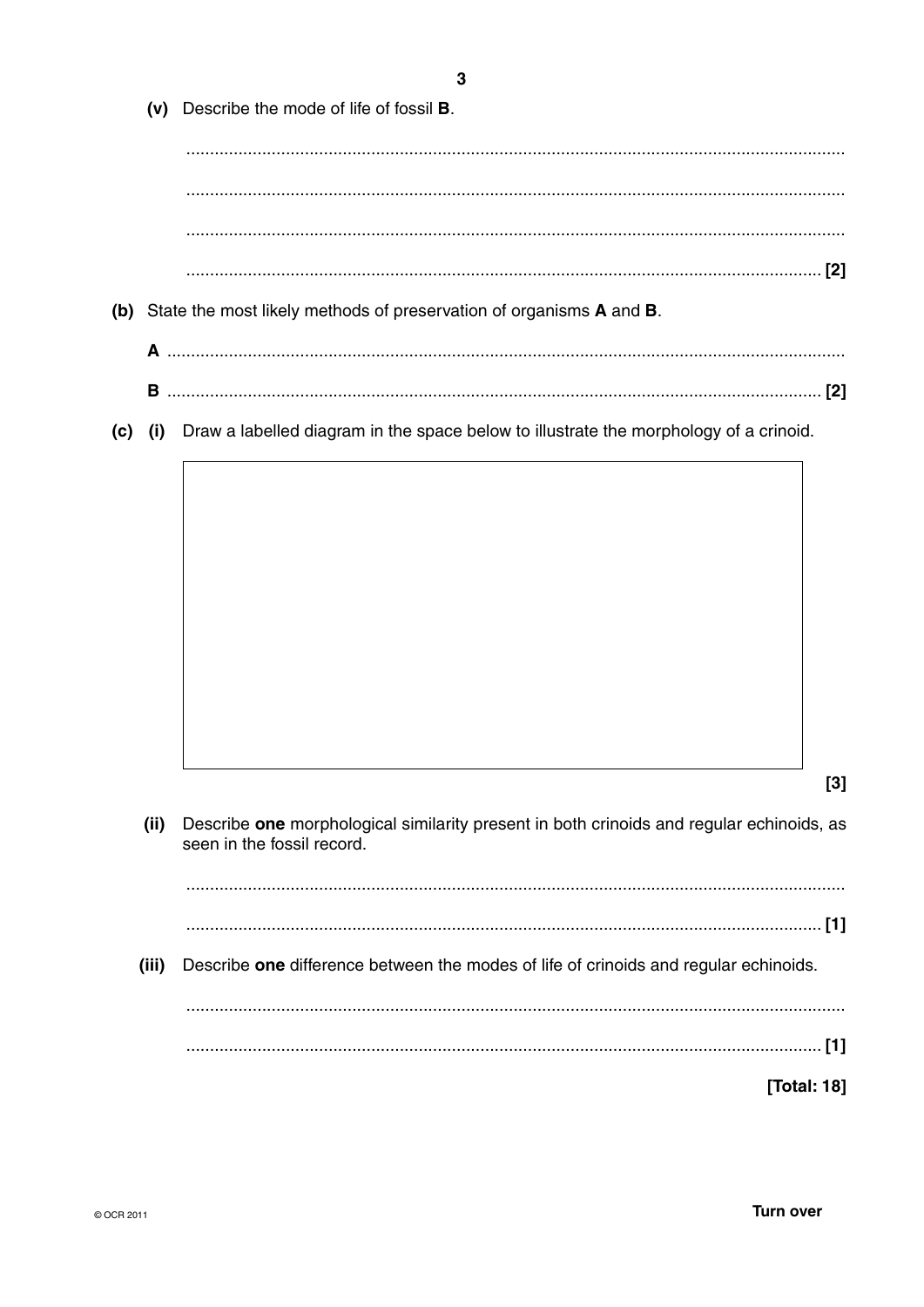$\overline{2}$ (a) The table below shows descriptions of different modes of life.

> Complete the table by filling in the correct term chosen from the list provided. Terms may be used once, more than once or not at all.

|         |      | benthonic<br>articulated<br>infaunal<br>planktonic<br>sessile<br>vagrant | nektonic |
|---------|------|--------------------------------------------------------------------------|----------|
|         |      | mode of life                                                             | term     |
|         |      | lives in sediment, usually in a burrow                                   |          |
|         |      | bottom dweller that lives on or in the sediment substrate                |          |
|         |      | actively swims in the water column                                       |          |
|         |      | moves around the sea bed                                                 |          |
|         |      | floats in the water column, carried by currents                          |          |
|         |      |                                                                          | [4]      |
| (b)     | (i)  | Explain how a derived fossil is formed.                                  |          |
|         |      |                                                                          |          |
|         |      |                                                                          |          |
|         |      |                                                                          |          |
|         | (ii) | Describe why derived fossils cause problems when dating rocks.           |          |
|         |      |                                                                          | $[1]$    |
| (c) (i) |      | Describe and explain three features of a good zone fossil.               |          |
|         |      |                                                                          |          |
|         |      |                                                                          |          |
|         |      |                                                                          |          |
|         |      |                                                                          |          |
|         |      |                                                                          |          |
|         |      |                                                                          |          |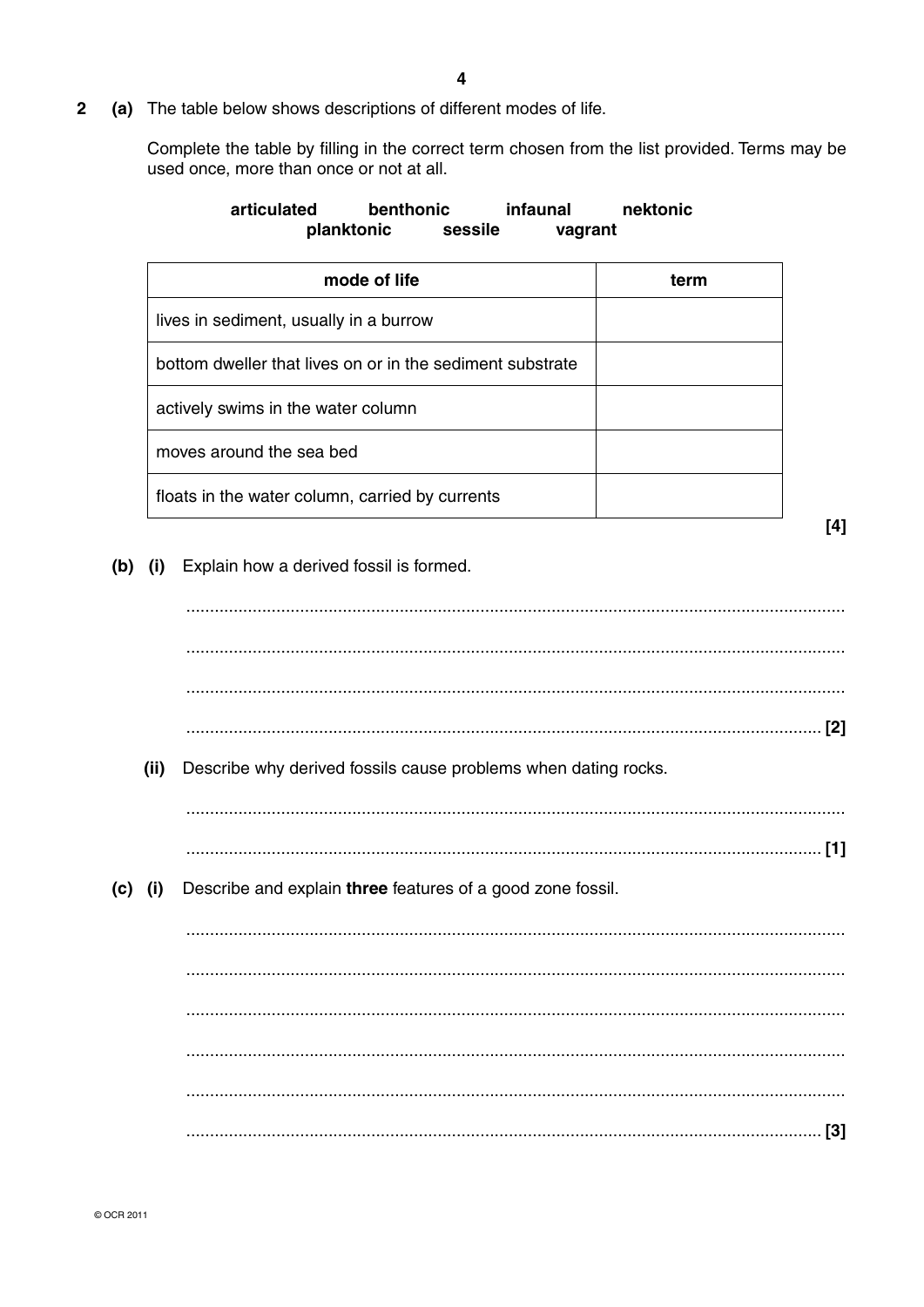- (ii) Name one macrofossil used to zone the Lower Palaeozoic.
- 
- (d) The limbs of an early fish and an early amphibian are shown below.



**KEY:**  $U =$  ulna,  $R =$  radius and  $H =$  humerus

(i) Analyse the diagrams above and use them to describe the similarities and differences between early fish and early amphibians.

| (ii) | Describe one other morphological change that occurred as fish evolved into early<br>amphibians. |
|------|-------------------------------------------------------------------------------------------------|
|      |                                                                                                 |
|      | $[1]$                                                                                           |
|      | [Total: 16]                                                                                     |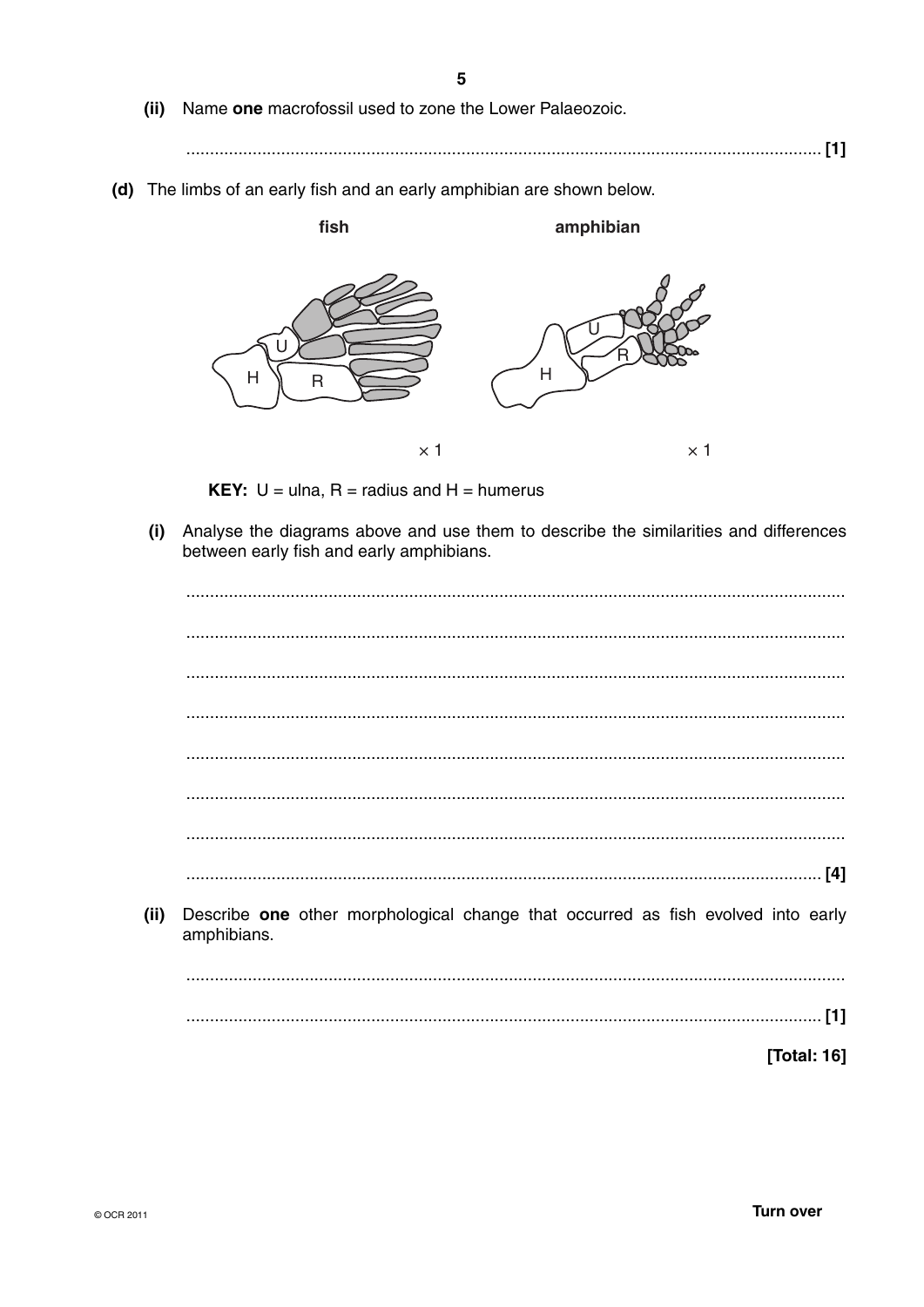**3 (a)** Several definitions are given below for common geological terms. Match each term to its definition using the letters given.

|   | definition                                                                  | term            | definition<br>$D, E, F, G$ or $J$ |
|---|-----------------------------------------------------------------------------|-----------------|-----------------------------------|
| D | largest time units dividing geological<br>history into four, e.g. Mesozoic  | biostratigraphy |                                   |
| Е | the rate of increased temperature with<br>depth, on average is 25 °C per km | era             |                                   |
| F | thin layers of sediment laid down<br>seasonally in lakes                    |                 |                                   |
| G | dating of rocks using fossil remains                                        | system          |                                   |
| J | all the rocks from a particular period                                      | varve           |                                   |
|   |                                                                             |                 |                                   |

 **(b)** Describe how rocks can be dated using ideas of cross cutting relationships. Use a diagram to illustrate your answer.

| $[3]$ |
|-------|
|       |
|       |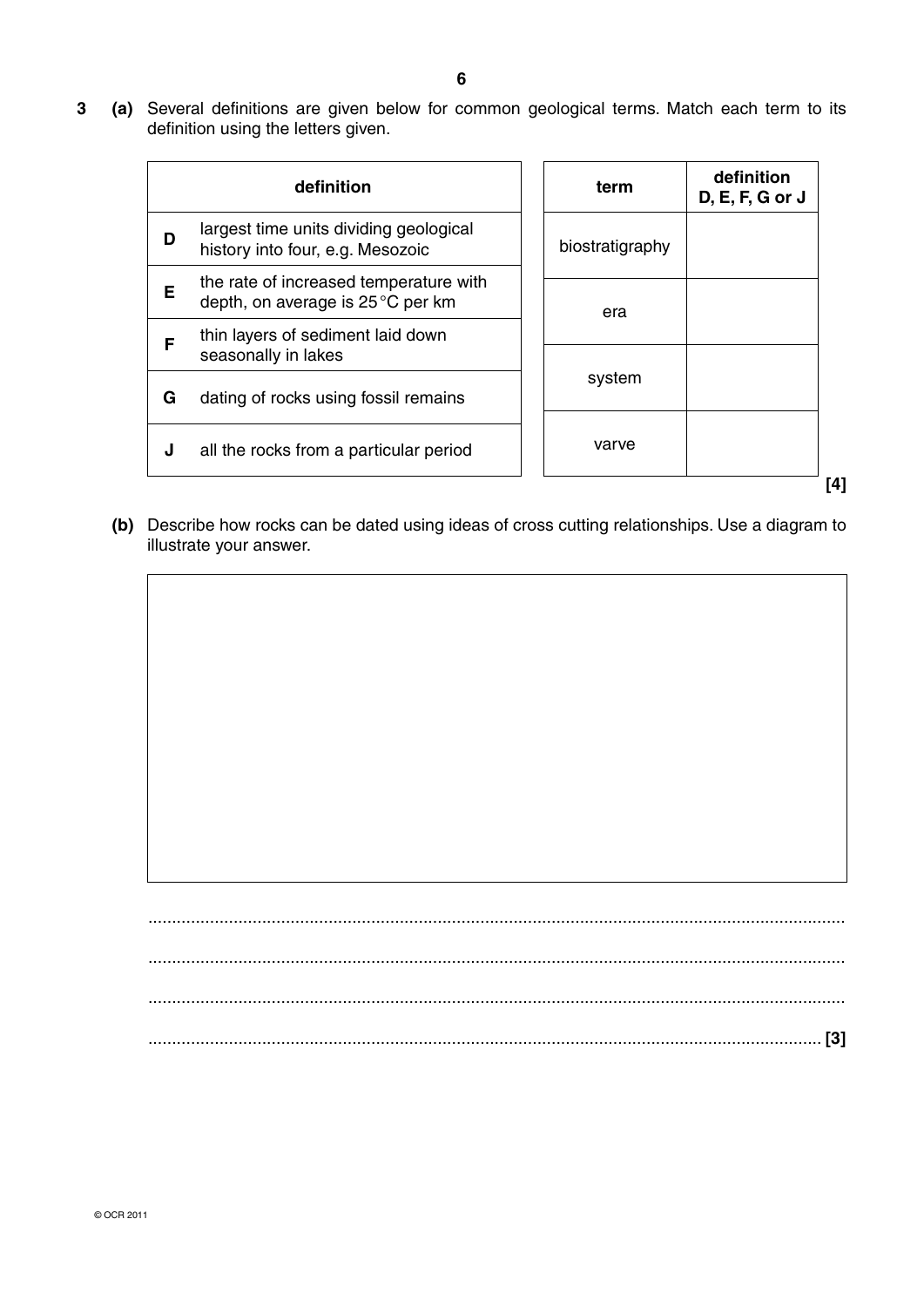|       | fossil K                                    | fossil L                                                   | fossil M |                                                                                              |
|-------|---------------------------------------------|------------------------------------------------------------|----------|----------------------------------------------------------------------------------------------|
|       |                                             | vs<br>Ch                                                   |          | 3                                                                                            |
|       | $\times 0.5$                                | $\times 0.5$                                               |          | $\times 0.5$                                                                                 |
| (i)   | Identify the morphological features 1 to 3. |                                                            |          |                                                                                              |
|       |                                             |                                                            |          |                                                                                              |
|       |                                             |                                                            |          |                                                                                              |
|       |                                             |                                                            |          |                                                                                              |
| (ii)  |                                             | Describe the probable function of morphological feature 2. |          |                                                                                              |
|       |                                             |                                                            |          |                                                                                              |
|       |                                             |                                                            |          |                                                                                              |
| (iii) | the sea.                                    |                                                            |          | Describe how fossils K, L and M were able to alter their vertical and horizontal position in |
|       |                                             |                                                            |          |                                                                                              |
|       |                                             |                                                            |          |                                                                                              |
|       |                                             |                                                            |          |                                                                                              |
|       |                                             |                                                            |          |                                                                                              |
|       |                                             |                                                            |          |                                                                                              |
|       |                                             |                                                            |          |                                                                                              |

(c) Fossils K, L and M show members of the phylum Mollusca.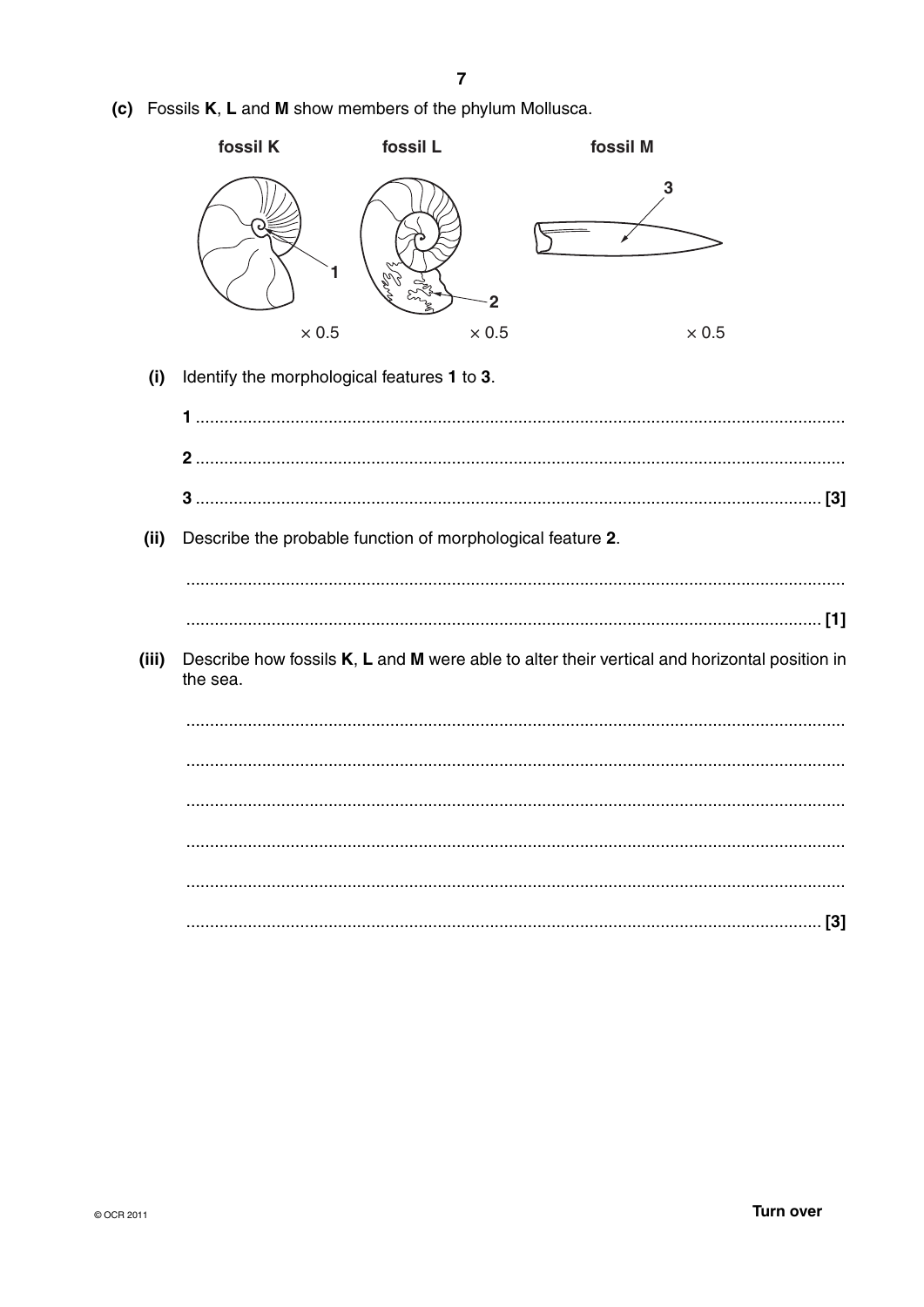(iv) Describe the changes in the position of the siphuncle and the septal necks between nautiloids and ammonoids. Use diagrams to illustrate your answer.

| nautiloid | ammonoid   |  |  |  |  |
|-----------|------------|--|--|--|--|
|           |            |  |  |  |  |
|           |            |  |  |  |  |
|           |            |  |  |  |  |
|           |            |  |  |  |  |
|           |            |  |  |  |  |
|           |            |  |  |  |  |
|           |            |  |  |  |  |
|           |            |  |  |  |  |
|           |            |  |  |  |  |
|           |            |  |  |  |  |
|           |            |  |  |  |  |
|           |            |  |  |  |  |
|           |            |  |  |  |  |
|           |            |  |  |  |  |
|           |            |  |  |  |  |
|           |            |  |  |  |  |
|           |            |  |  |  |  |
|           |            |  |  |  |  |
|           |            |  |  |  |  |
|           |            |  |  |  |  |
|           |            |  |  |  |  |
|           |            |  |  |  |  |
|           | $[4]$<br>. |  |  |  |  |

[Total: 18]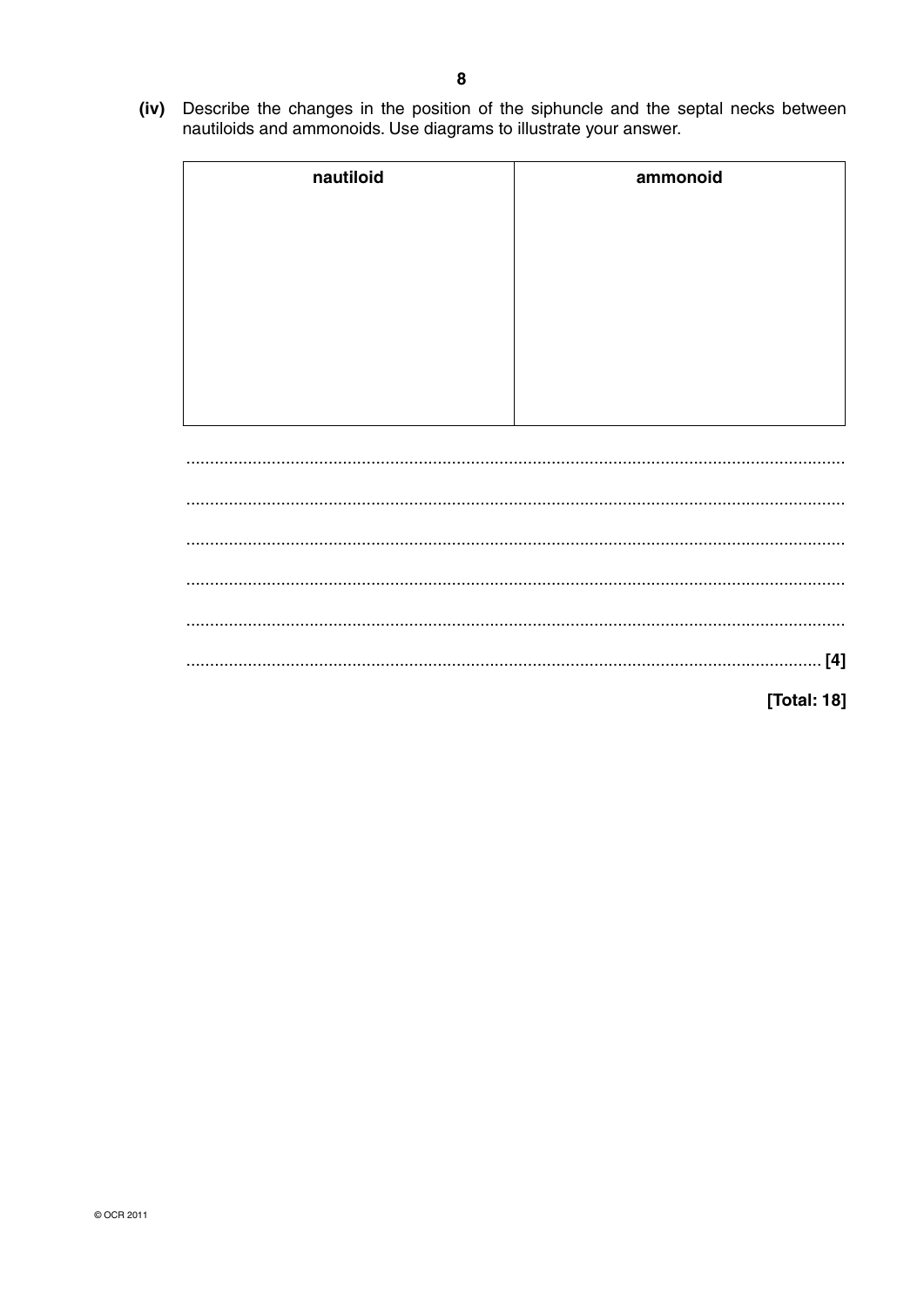(a) Fossils N and Q are trilobites.  $\overline{\mathbf{4}}$ 



Label the following morphological features on the diagram of fossil Q above.  $(i)$ 

|       | facial suture                                                                                                          | genal spine | glabella | $[3]$ |
|-------|------------------------------------------------------------------------------------------------------------------------|-------------|----------|-------|
| (ii)  | Indicate, by using a bracket and the letter $P$ , the position and extent of the pygidium on<br>fossil N.              |             |          | $[1]$ |
| (iii) | Describe and explain the likely mode of life of each trilobite. Give morphological evidence<br>to support your answer. |             |          |       |
|       |                                                                                                                        |             |          |       |
|       |                                                                                                                        |             |          |       |
|       |                                                                                                                        |             |          |       |
|       |                                                                                                                        |             |          |       |
|       |                                                                                                                        |             |          |       |
|       |                                                                                                                        |             |          |       |
|       |                                                                                                                        |             |          |       |
|       |                                                                                                                        |             |          | [4]   |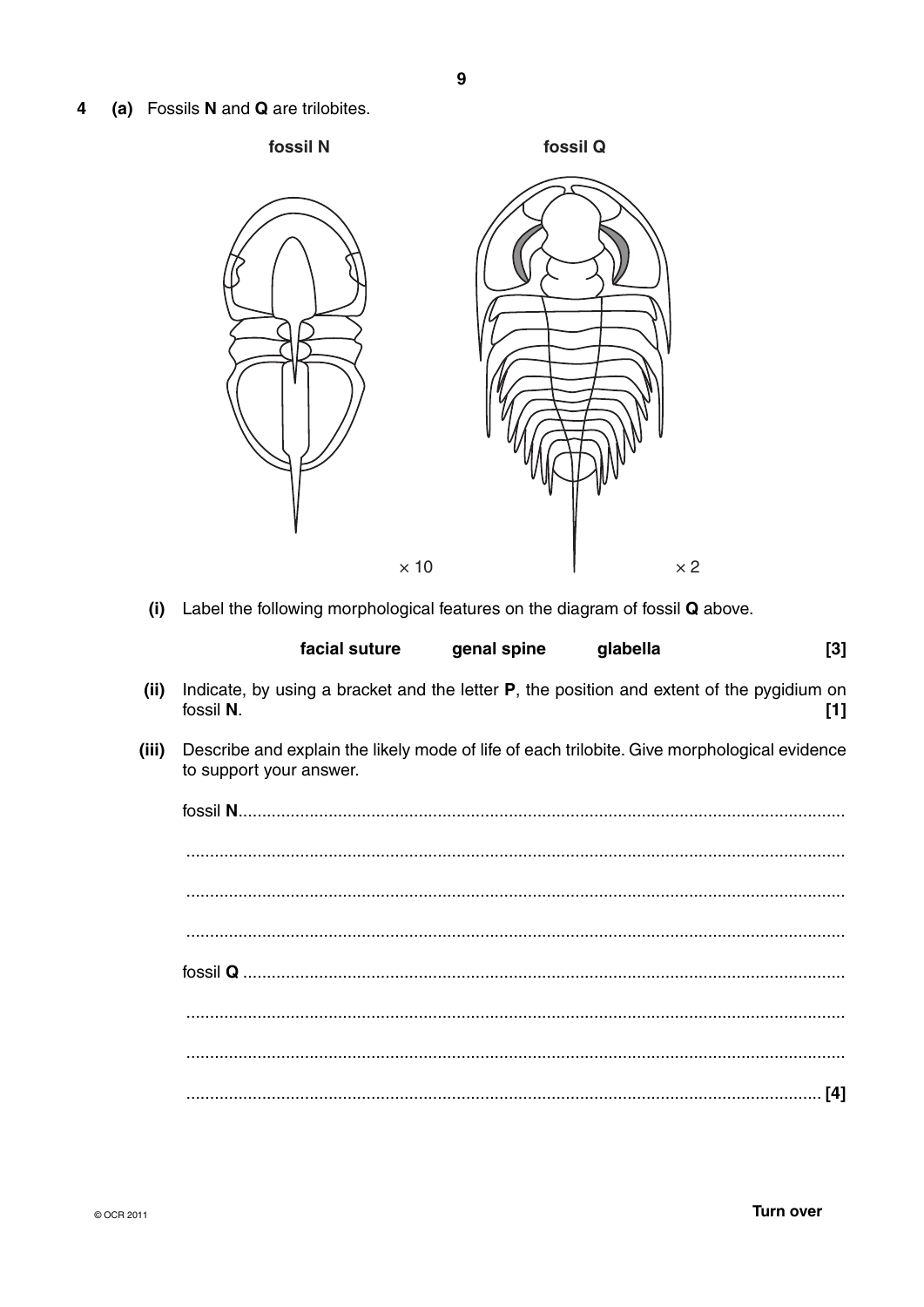|     | (b) Describe the nature of the compound eye, found in some trilobites. |
|-----|------------------------------------------------------------------------|
|     |                                                                        |
| (c) | Discuss the difficulties in inferring the mode of life of trilobites.  |
|     |                                                                        |
|     |                                                                        |
|     |                                                                        |
|     | [Total: 11]                                                            |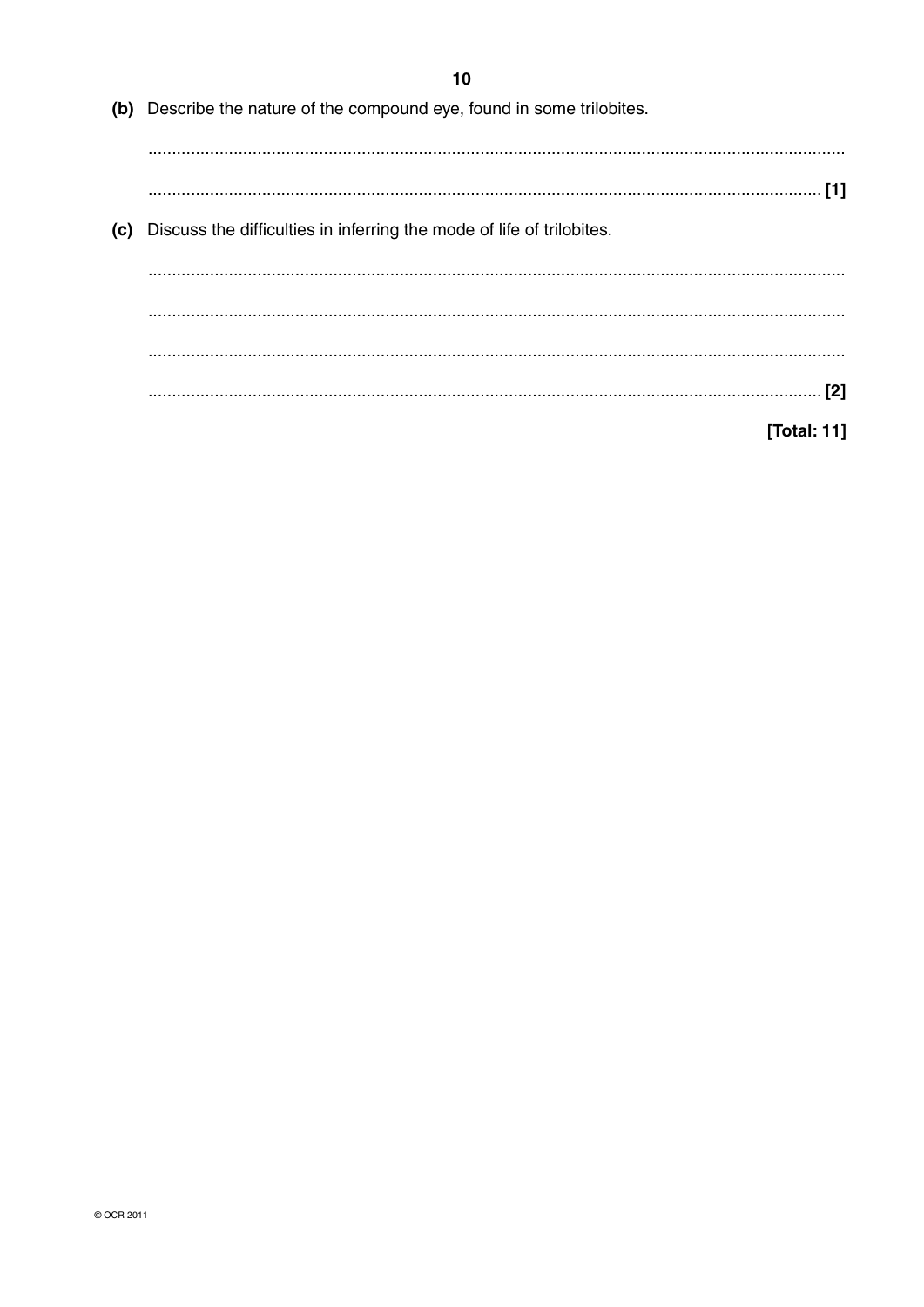5 (a) Milankovitch cycles are caused by changes in the amount of solar radiation reaching the Earth from the Sun over time. There are three main types of cycle that operate together described as eccentricity, obliquity and precession.

The diagram below shows how the Earth's orbit changes over time.



Indicate the name of the cycle shown in the diagram above. Circle the correct answer  $(i)$ below.

| eccentricity | obliquity | precession | $\left[ 1\right] % \includegraphics[width=0.9\columnwidth]{figures/fig_10.pdf} \caption{The number of parameters of the estimators in the left shows the number of parameters. The number of parameters are shown in the right shows the number of parameters. The number of features are shown in the right shows the number of parameters.} \label{fig:time}$ |  |
|--------------|-----------|------------|-----------------------------------------------------------------------------------------------------------------------------------------------------------------------------------------------------------------------------------------------------------------------------------------------------------------------------------------------------------------|--|
|--------------|-----------|------------|-----------------------------------------------------------------------------------------------------------------------------------------------------------------------------------------------------------------------------------------------------------------------------------------------------------------------------------------------------------------|--|

Describe how the changes in the Earth's orbit will affect the amount of solar radiation  $(ii)$ reaching the surface of the Earth.

 $(iii)$ Describe how Milankovitch cycles can be identified in rocks.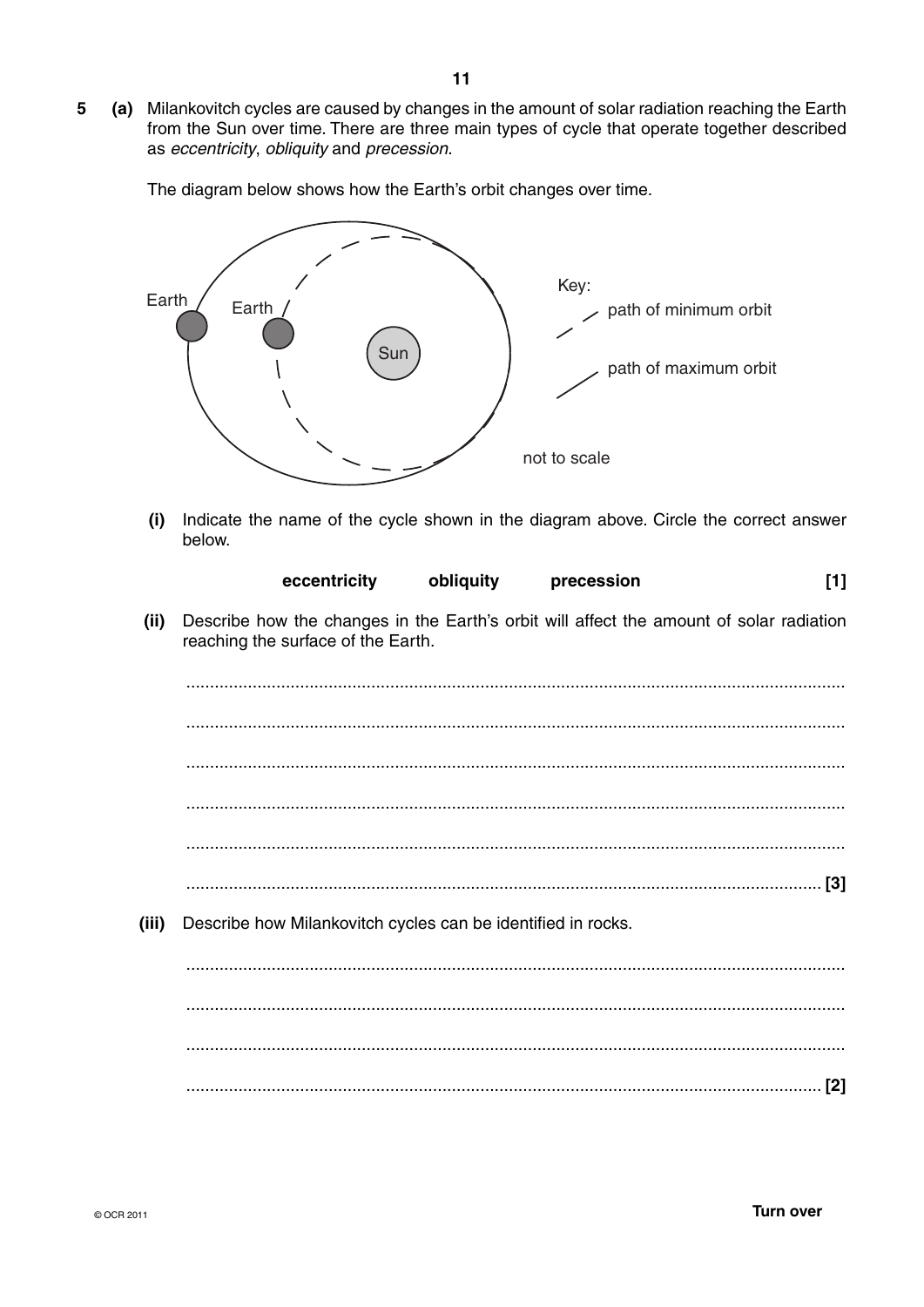(b) The ratio of the isotopes <sup>16</sup>O and <sup>18</sup>O in bivalve shells can be used to determine sea temperatures.

The table below shows the concentration of <sup>18</sup>O isotope data for six bivalve shells from a sequence of six beds.

| bivalve<br>identification<br>number | <sup>18</sup> O (parts per million) |
|-------------------------------------|-------------------------------------|
| 6 (youngest)                        | 0.25                                |
| 5                                   | 3.20                                |
| 4                                   | 2.85                                |
| 3                                   | 0.10                                |
| 2                                   | 3.00                                |
| 1 (oldest)                          | 2.50                                |

(i) How is oxygen incorporated into the shells of bivalves?

| Describe the conditions that result in increased amounts of <sup>18</sup> O in rocks.<br>(ii) |  |
|-----------------------------------------------------------------------------------------------|--|
|                                                                                               |  |
|                                                                                               |  |
|                                                                                               |  |
| (iii)<br>Describe and account for the variation in the isotope data given in the table above. |  |
|                                                                                               |  |
|                                                                                               |  |
|                                                                                               |  |
|                                                                                               |  |
|                                                                                               |  |
|                                                                                               |  |
|                                                                                               |  |
|                                                                                               |  |
|                                                                                               |  |
| [Total: 11]                                                                                   |  |
|                                                                                               |  |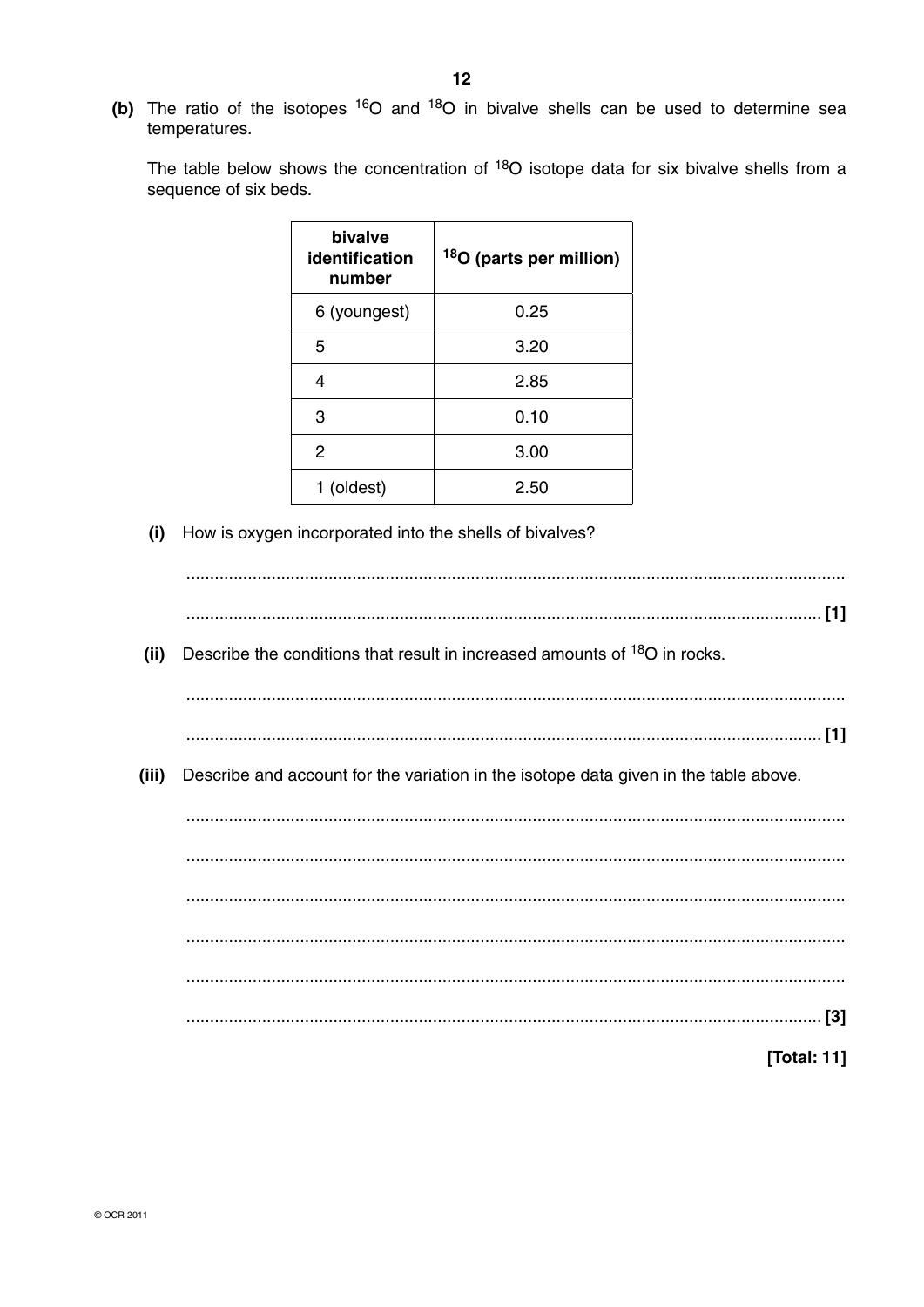

(a) Four boreholes (W, X, Y and Z) were logged and are shown in the diagram below.  $6\phantom{1}6$ 



### **TURN OVER FOR QUESTION 7**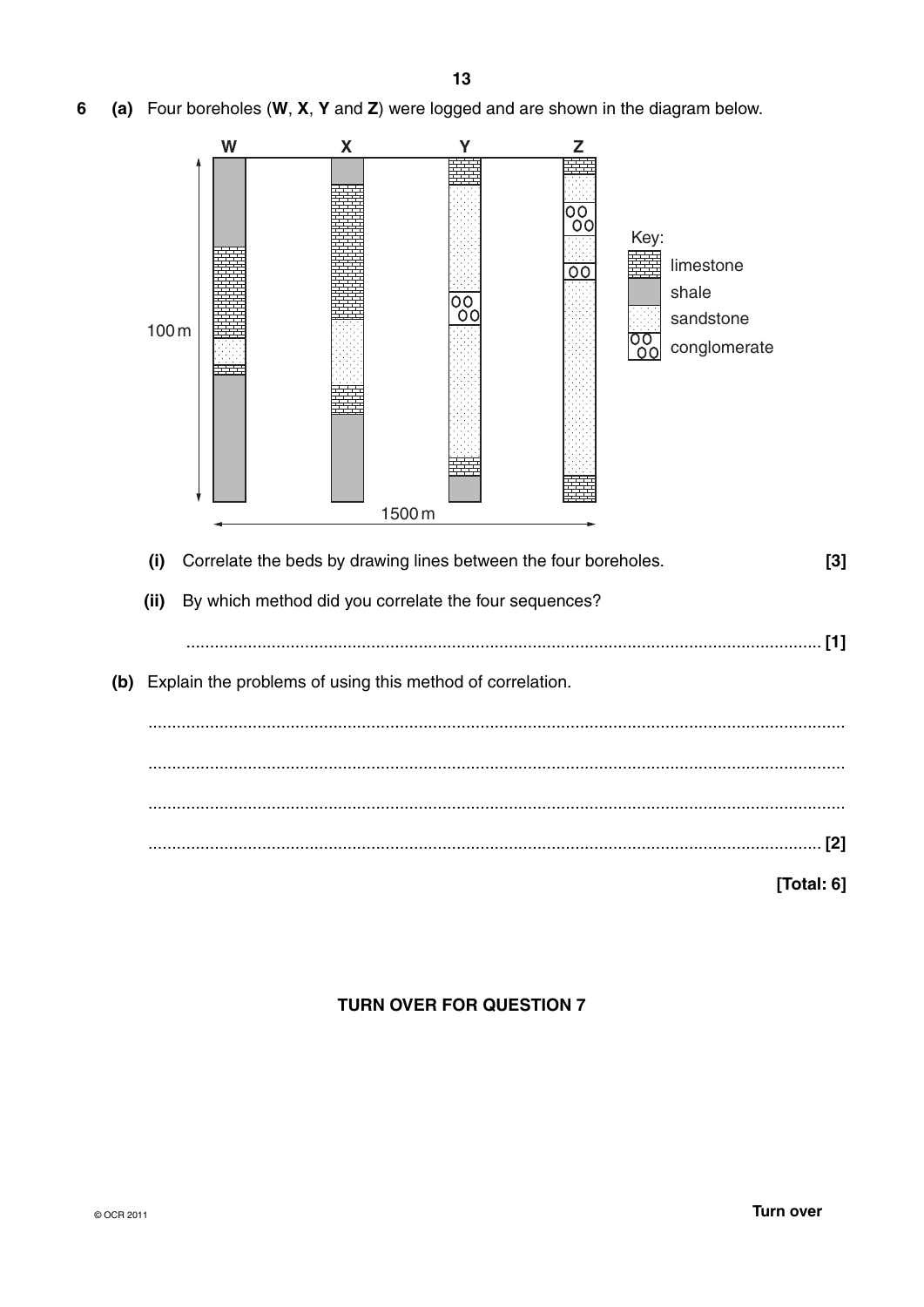Explain how radiometric dating is used to establish an absolute time scale. Describe and explain the problems of obtaining accurate radiometric dates.  $\overline{7}$ 

| P | You should structure your answer to include:<br>the theory behind the method<br>$\bullet$<br>the problems dating sedimentary, igneous and metamorphic rocks. |
|---|--------------------------------------------------------------------------------------------------------------------------------------------------------------|
|   |                                                                                                                                                              |
|   |                                                                                                                                                              |
|   |                                                                                                                                                              |
|   |                                                                                                                                                              |
|   |                                                                                                                                                              |
|   |                                                                                                                                                              |
|   |                                                                                                                                                              |
|   |                                                                                                                                                              |
|   |                                                                                                                                                              |
|   |                                                                                                                                                              |
|   |                                                                                                                                                              |
|   |                                                                                                                                                              |
|   |                                                                                                                                                              |
|   |                                                                                                                                                              |
|   |                                                                                                                                                              |
|   |                                                                                                                                                              |
|   |                                                                                                                                                              |
|   |                                                                                                                                                              |
|   |                                                                                                                                                              |
|   |                                                                                                                                                              |
|   |                                                                                                                                                              |
|   |                                                                                                                                                              |
|   |                                                                                                                                                              |
|   |                                                                                                                                                              |
|   |                                                                                                                                                              |
|   |                                                                                                                                                              |
|   |                                                                                                                                                              |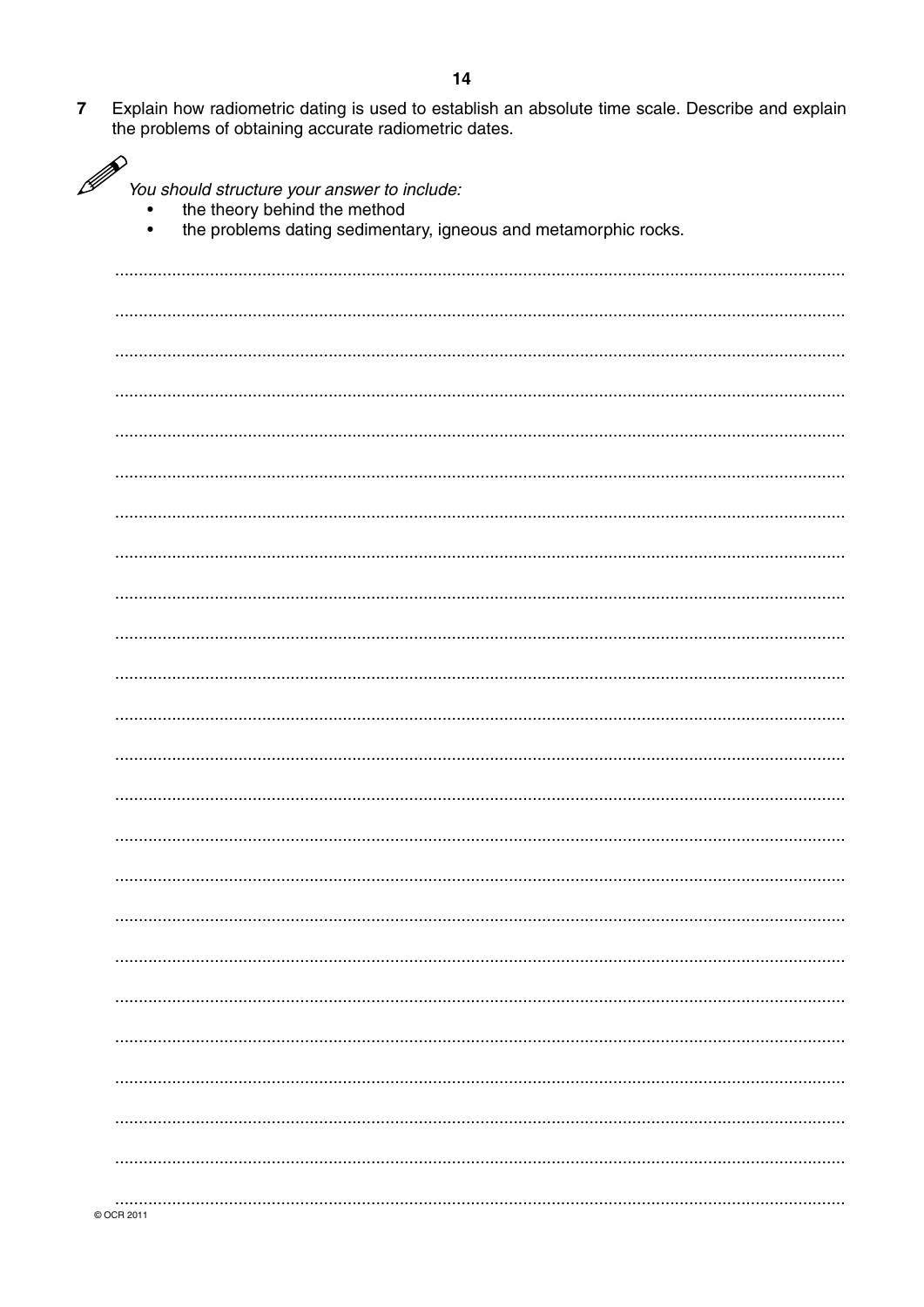[Total: 10]

## **TURN OVER FOR QUESTION 8**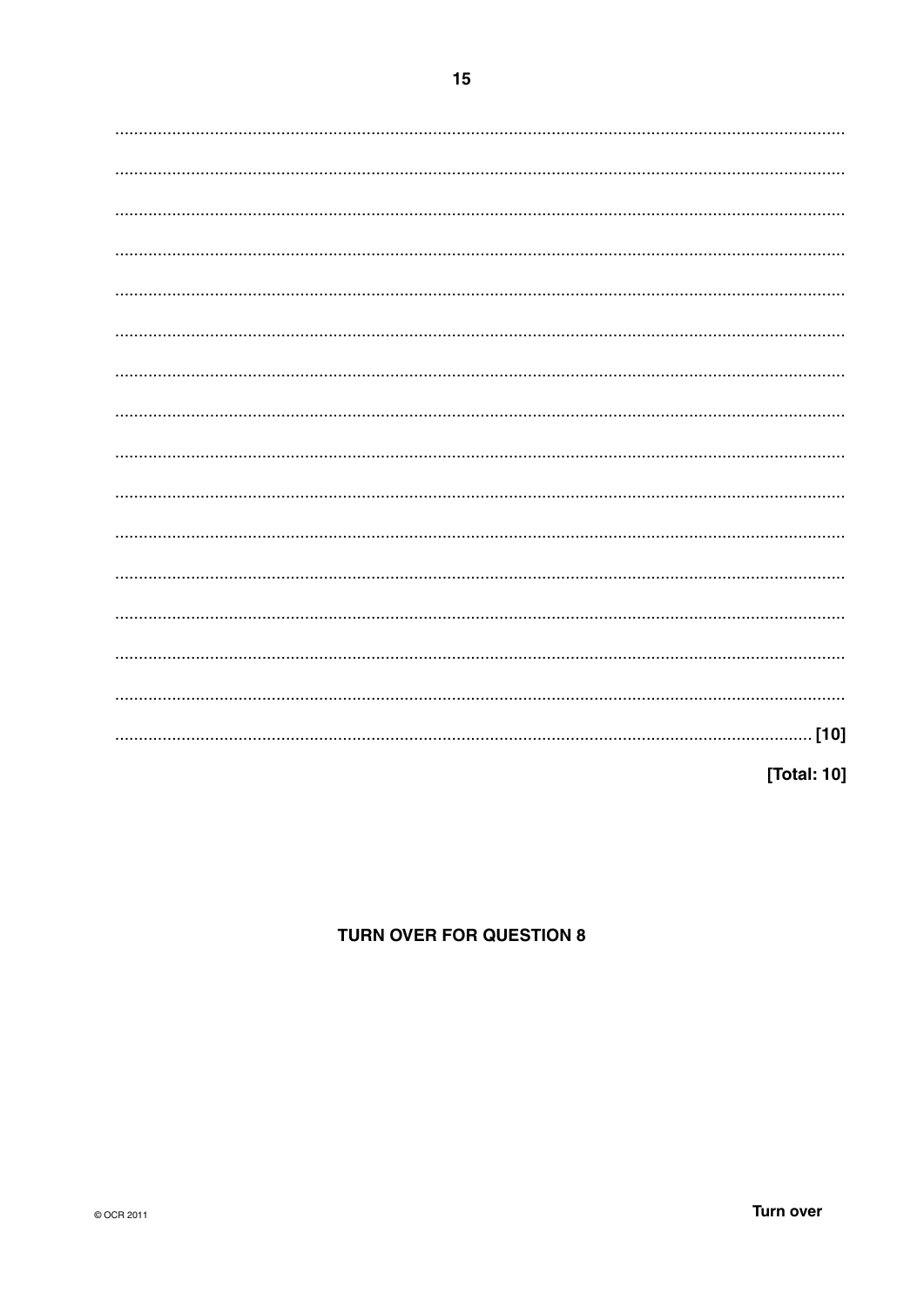$\bf{8}$ Describe how fossils are exceptionally preserved in tar pits, amber and the Solenhofen Limestone.

| P | You should structure your answer to include the conditions essential for exceptional preservation. |
|---|----------------------------------------------------------------------------------------------------|
|   |                                                                                                    |
|   |                                                                                                    |
|   |                                                                                                    |
|   |                                                                                                    |
|   |                                                                                                    |
|   |                                                                                                    |
|   |                                                                                                    |
|   |                                                                                                    |
|   |                                                                                                    |
|   |                                                                                                    |
|   |                                                                                                    |
|   |                                                                                                    |
|   |                                                                                                    |
|   |                                                                                                    |
|   |                                                                                                    |
|   |                                                                                                    |
|   |                                                                                                    |
|   |                                                                                                    |
|   |                                                                                                    |
|   |                                                                                                    |
|   |                                                                                                    |
|   |                                                                                                    |
|   |                                                                                                    |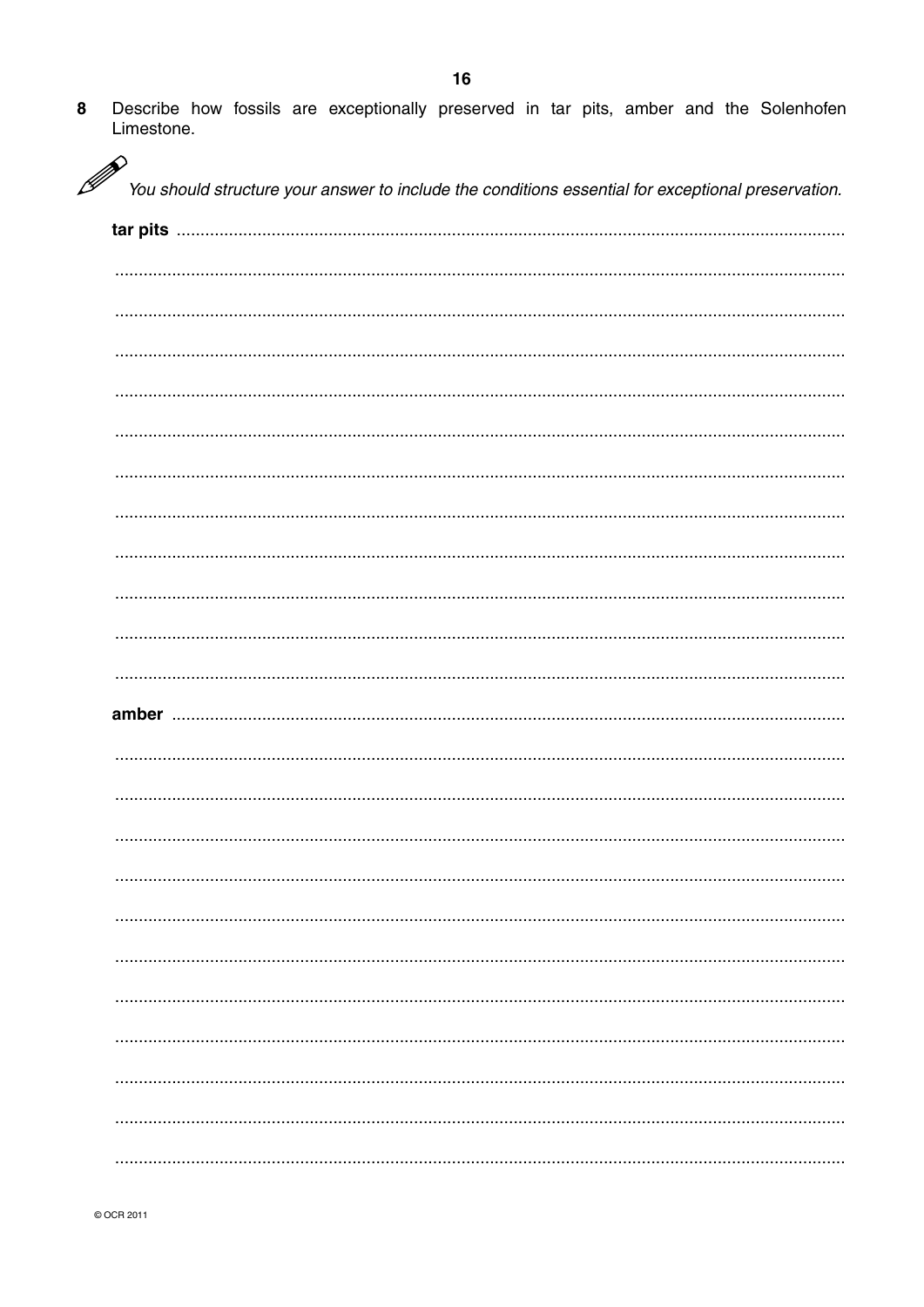[Total: 10]

## **END OF QUESTION PAPER**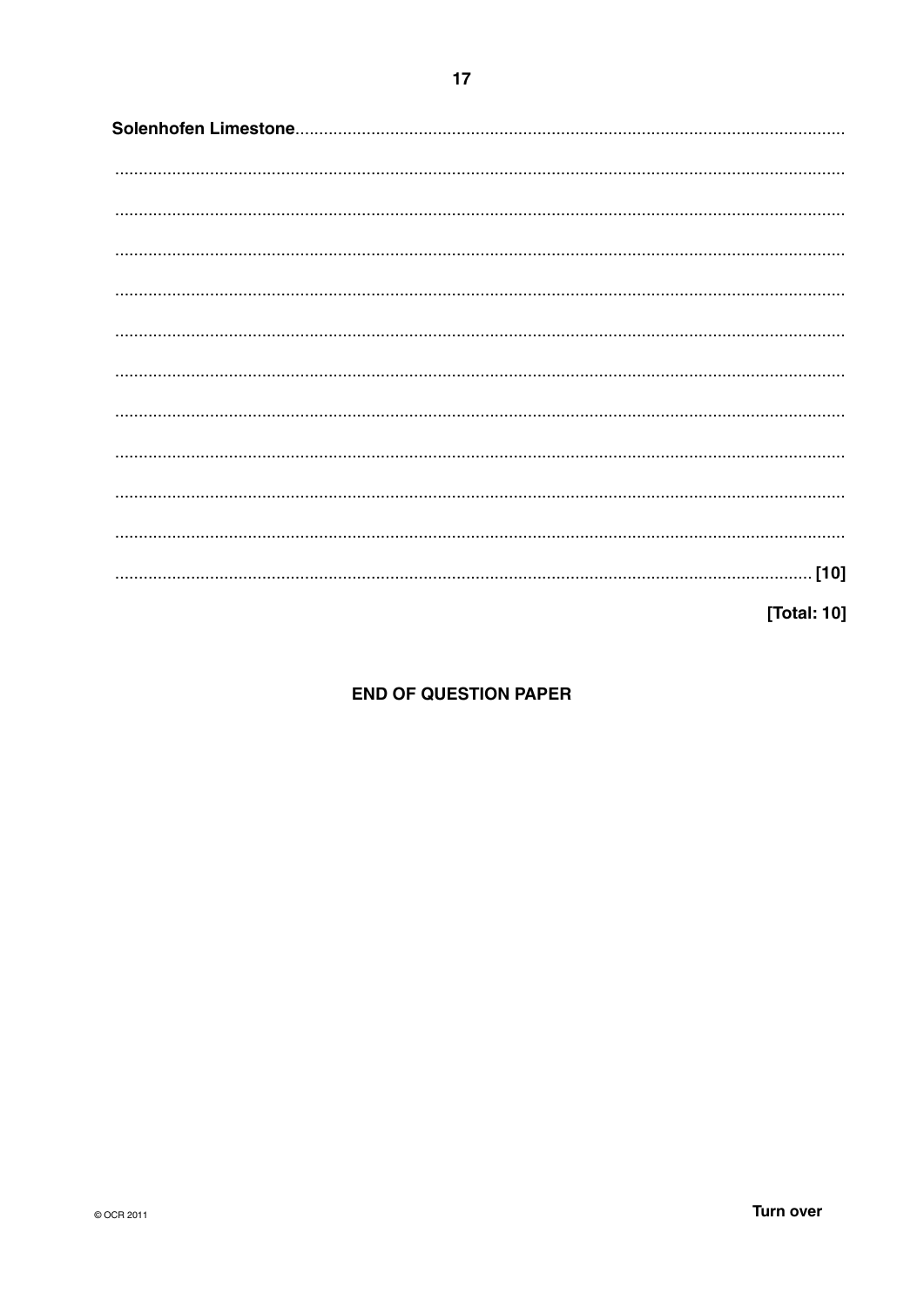# $18$ **ADDITIONAL PAGE**

If additional space is required, you should use the lined pages below. The question number(s) must be shown clearly.

© OCR 2011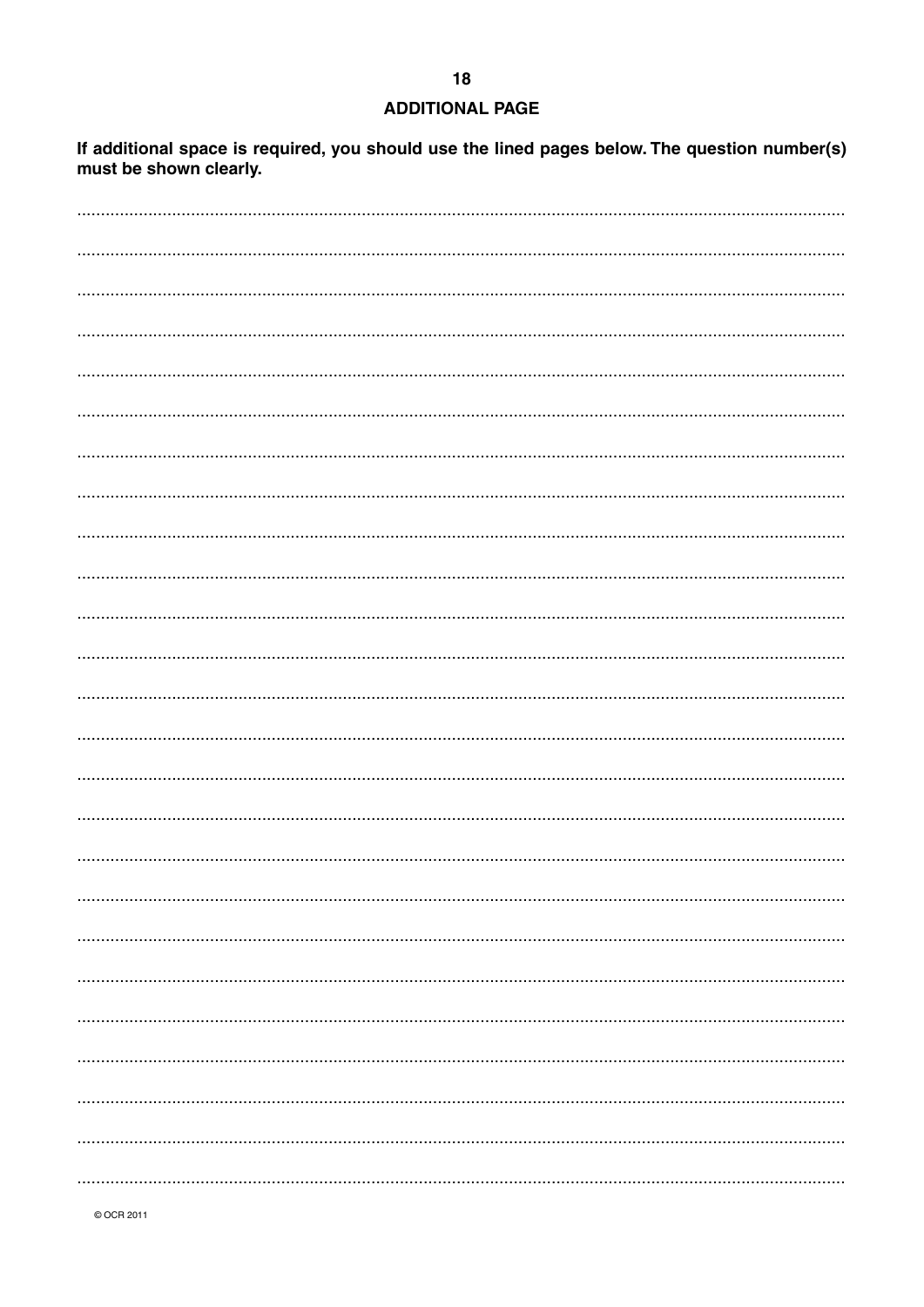## **ADDITIONAL PAGE**